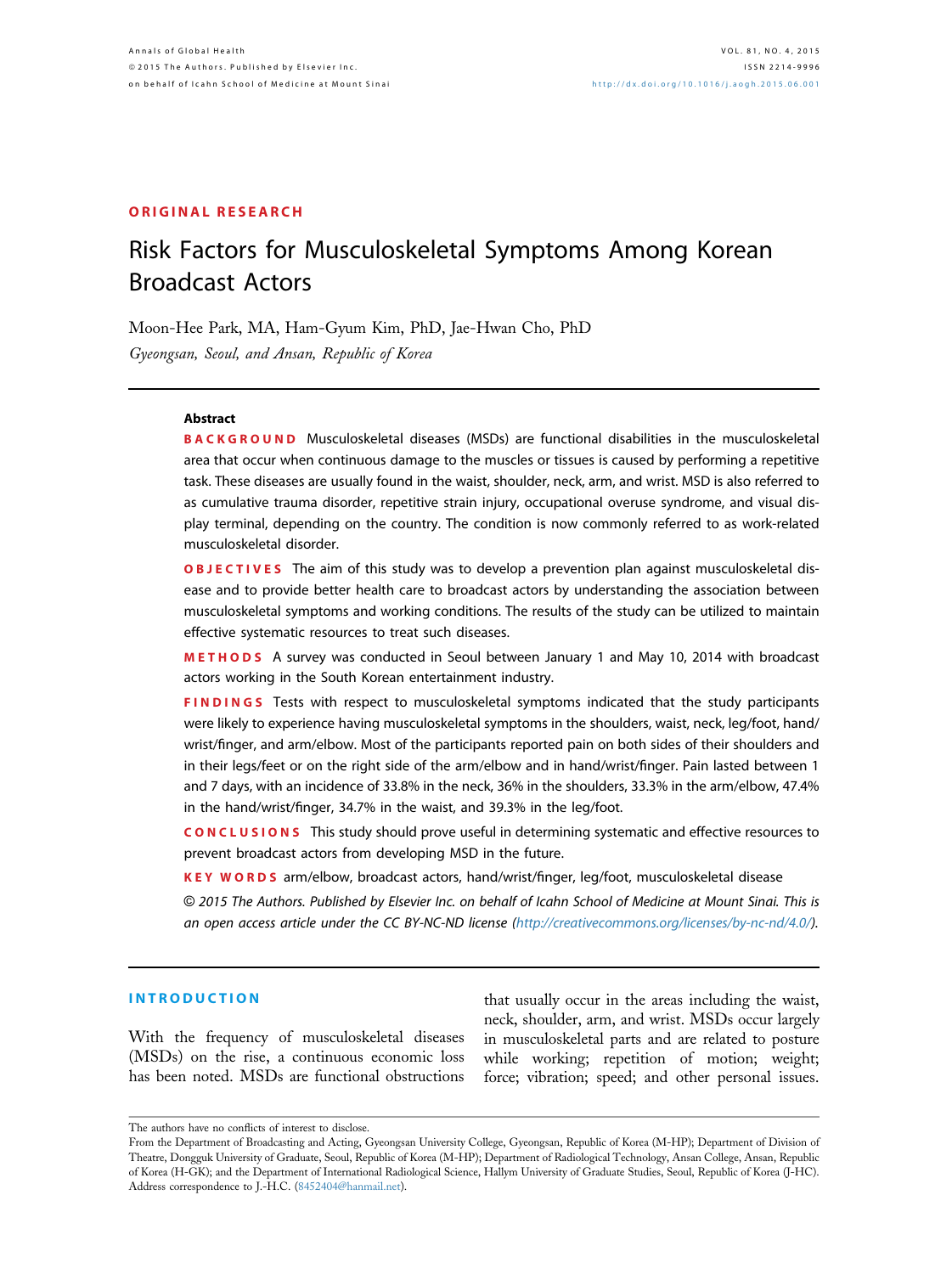<span id="page-1-0"></span>

However, injuries from unexpected accidents, such as a slip, fall, or crash, are not included as causes of  $\overline{\text{MSD}}\text{s}$ .<sup>[1-3](#page-6-0)</sup> In the past, jobs that required simple repetitive work, heavy lifting, machine handling, computer work, assembly, wrapping, and manufacturing were considered to be high-risk positions for MSD. In contrast, the probability of suffering from MSD occurs in a wide range of work environments, such as hospitals, hotels, distribution, office jobs, and service positions. For this reason, the study of MSDs is still an ongoing process.<sup>[4-6](#page-6-0)</sup> However, to our knowledge, a study of MSD among broadcast actors has never been conducted.

Because broadcast actors perform repetitive activities at different places and times and in different environments, they have a greater chance of suf-fering from MSD. One group of researchers<sup>[7](#page-6-0)</sup> performed a study to determine the source of stress. Their study revealed that the following affected the levels of stress, especially with respect to the accumulation of fatigue and fear of injury: psychological (30.9%), social (27.5%), physical (17.4%), environmental (16%), and other factors (5%). Because actors are highly likely to experience MSDs and stress, there also is a high risk for depression and panic disorders. Thus, it is not surprising that many actors commit suicide.

In current society, people are unwilling to investigate the difficulties of a process but focus only on the outcomes. Therefore, to our knowledge, not a single study has been conducted to determine what it is like to be an entertainer. $8$  To study MSD in this population, it is necessary to investigate their working environments, conditions, and individual lifestyle. Therefore, this study should be useful in helping to maintain systematic and effective resources to prevent broadcast actors from developing possible MSDs in the future.

#### STUDY METHOD

**Study Model.** The study model, shown in Figure 1, was designed by considering results of previous studies and the purpose of this study. Its dependent variable was the presence of MSD symptoms, which were divided into 6 body parts, including the neck, shoulders, arms/elbows, hands, waist, and feet/legs. Independent variables affecting the prevalence included 4 individual characteristics: (age, sex, marital status, and educational background); 1 occupational characteristic (years of employment); and 5 lifestyle characteristics (smoking, alcohol consumption, driving, exercising, and the preexistence of a disease).

Data Collection. The survey was conducted in Seoul, South Korea, between January 1 and May 10, 2014 with broadcast actors working in the South Korean entertainment industry. Of the 250 actors polled, 235 responses were collected for a 94% rate of return. Of these, only 210 were properly answered and could be used for an analysis. The survey was a self-administered questionnaire, and the purpose of the study and how to answer it was explained to the participants. The existence of symptoms was calculated based on the National Institute for Occupational Safety and Health diagnosis standard to understand the existence of actual MSDs for each individual. All participants signed a written informed consent form approved by the

| Table 1. Reliability Analysis of the Questionnaire                                 |                              |             |                  |  |  |  |  |  |
|------------------------------------------------------------------------------------|------------------------------|-------------|------------------|--|--|--|--|--|
| <b>Division</b>                                                                    | Classification               | Scale       | Cronbach-a value |  |  |  |  |  |
| General characteristics                                                            | Individual characteristics   | Categorical | 0.977            |  |  |  |  |  |
|                                                                                    | Occupational characteristics | Categorical | 0.932            |  |  |  |  |  |
| Lifestyle characteristics                                                          | <b>Lifestyles</b>            | Binary      | 0.872            |  |  |  |  |  |
|                                                                                    | Disease/accident             | Binary      | 0.930'           |  |  |  |  |  |
| Interaction effect was determined by a reliability analysis.<br>* $\alpha > 0.8$ . |                              |             |                  |  |  |  |  |  |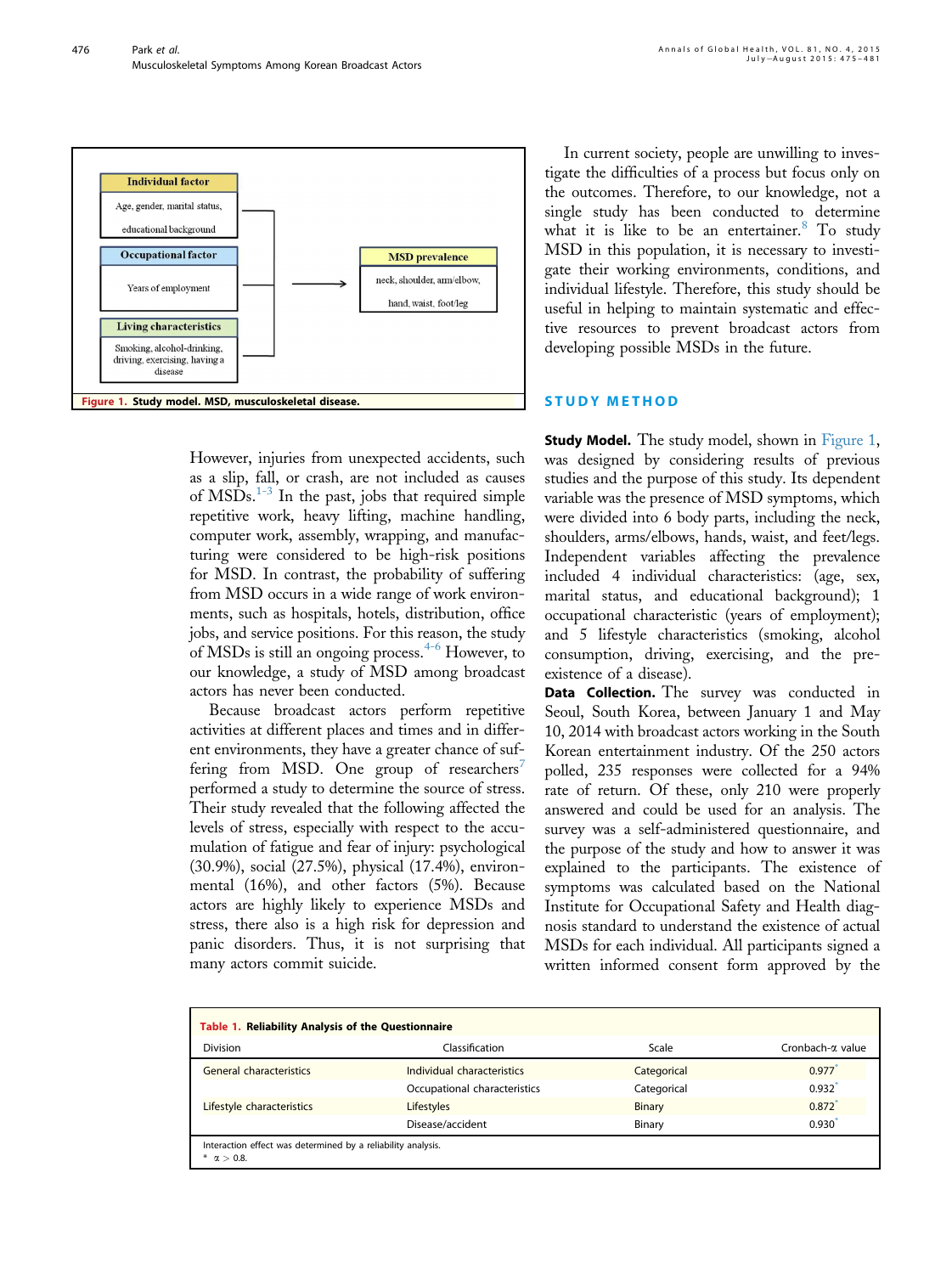477

<span id="page-2-0"></span>

| <b>Table 2. General Characteristics</b> |                        |                            |               |
|-----------------------------------------|------------------------|----------------------------|---------------|
| Variables                               | Characteristics        | Classification             | Frequency (%) |
| Individual factors                      | Age $(y)$              | 20 <sub>s</sub>            | 72 (34.2)     |
|                                         |                        | 30 <sub>s</sub>            | 93 (44.2)     |
|                                         |                        | >40s                       | 45 (21.4)     |
|                                         | Sex                    | Male                       | 113 (53.8)    |
|                                         |                        | Female                     | 97(46.1)      |
|                                         | Marital status         | Unmarried                  | 154 (73.3)    |
|                                         |                        | Married                    | 56 (26.7)     |
|                                         | Educational background | Junior college graduate    | 115 (54.8)    |
|                                         |                        | College graduate or higher | 95 (45.2)     |
| Occupational factor                     | Years of employment    | $<$ 5                      | 32 (15.2)     |
|                                         |                        | $6 - 10$                   | 68 (32.4)     |
|                                         |                        | >10                        | 110 (52.4)    |
| Lifestyle factors                       | Smoker                 | <b>No</b>                  | 126(60)       |
|                                         |                        | Yes                        | 84 (40)       |
|                                         | Alcohol consumption    | <b>No</b>                  | 62 (29.6)     |
|                                         |                        | Yes                        | 148 (70.4)    |
|                                         | <b>Driver</b>          | <b>No</b>                  | 34 (16.2)     |
|                                         |                        | Yes                        | 176 (83.8)    |
|                                         | Exercising             | <b>No</b>                  | 138 (65.7)    |
|                                         |                        | Yes                        | 72 (34.3)     |
|                                         | Existence of a disease | <b>No</b>                  | 103 (49)      |
|                                         |                        | Yes                        | 107 (50.1)    |
|                                         |                        |                            | 210           |

University of Gyeongsan Institutional Review Board.

Statistical Analysis. SPSS 18.0 (SPSS Inc, USA, Chicago) was used to process the data, and more details of the statistical methodology are included later. First, a reliability analysis was performed to find the interitem consistency, yielding the Cronbach-a value. Second, general characteristics of participants and distribution of musculoskeletal symptoms were described as frequencies and percentages. Third, multiple logistic regression analysis was performed to determine whether the prevalence of MSD symptoms was different according to individual, occupational,

| Table 3. Musculoskeletal Disease Symptoms by Body Part     |                         |      |  |  |  |  |
|------------------------------------------------------------|-------------------------|------|--|--|--|--|
|                                                            | Musculoskeletal symptom |      |  |  |  |  |
| Body part                                                  | Frequency               | $\%$ |  |  |  |  |
| <b>Neck</b>                                                | 62                      | 29.5 |  |  |  |  |
| Shoulder                                                   | 86                      | 40.1 |  |  |  |  |
| Arm/elbow                                                  | 15                      | 7.1  |  |  |  |  |
| Hand/wrist/finger                                          | 19                      | 9.0  |  |  |  |  |
| Waist                                                      | 98                      | 46.7 |  |  |  |  |
| Leg/foot                                                   | 28                      | 13.3 |  |  |  |  |
| $>1$ part                                                  | 107                     | 50.1 |  |  |  |  |
| Interaction effect was determined by a frequency analysis. |                         |      |  |  |  |  |

institutional, and lifestyle factors and to verify their direct correlation. To account for confounding, different multiple logistic regression models were fitted using each MSD risk factor. Age and gender should be statistically controlled.

#### RESULTS

After conducting a reliability analysis to determine the Cronbach- $\alpha$  value to study the interitem consistency, we found that every factor, including the living factors and general features, had values >0.8, and the interitem consistency rate was stable ([Table 1\)](#page-1-0). As a result of frequency analysis, the 3 general features of the participants included individual, occupational, and lifestyle factors. Considering age as an individual factors, 42% of the participants were in the 30-year age group, followed by participants in their 20s (34.2%) and 40s (21.4%). Of the participants, 53.8% were men and 46.2% were women, and 73.3% of the sample was married. Furthermore, 54.8% were college graduates, and the rest were and university graduates (45.2%). With respect to occupational factors, the study revealed that 52.4% of individuals worked >10 years; 32.4% for 6 to 10 years, and  $15.2\% < 5$  years. In our sample, 60% of participants were smokers,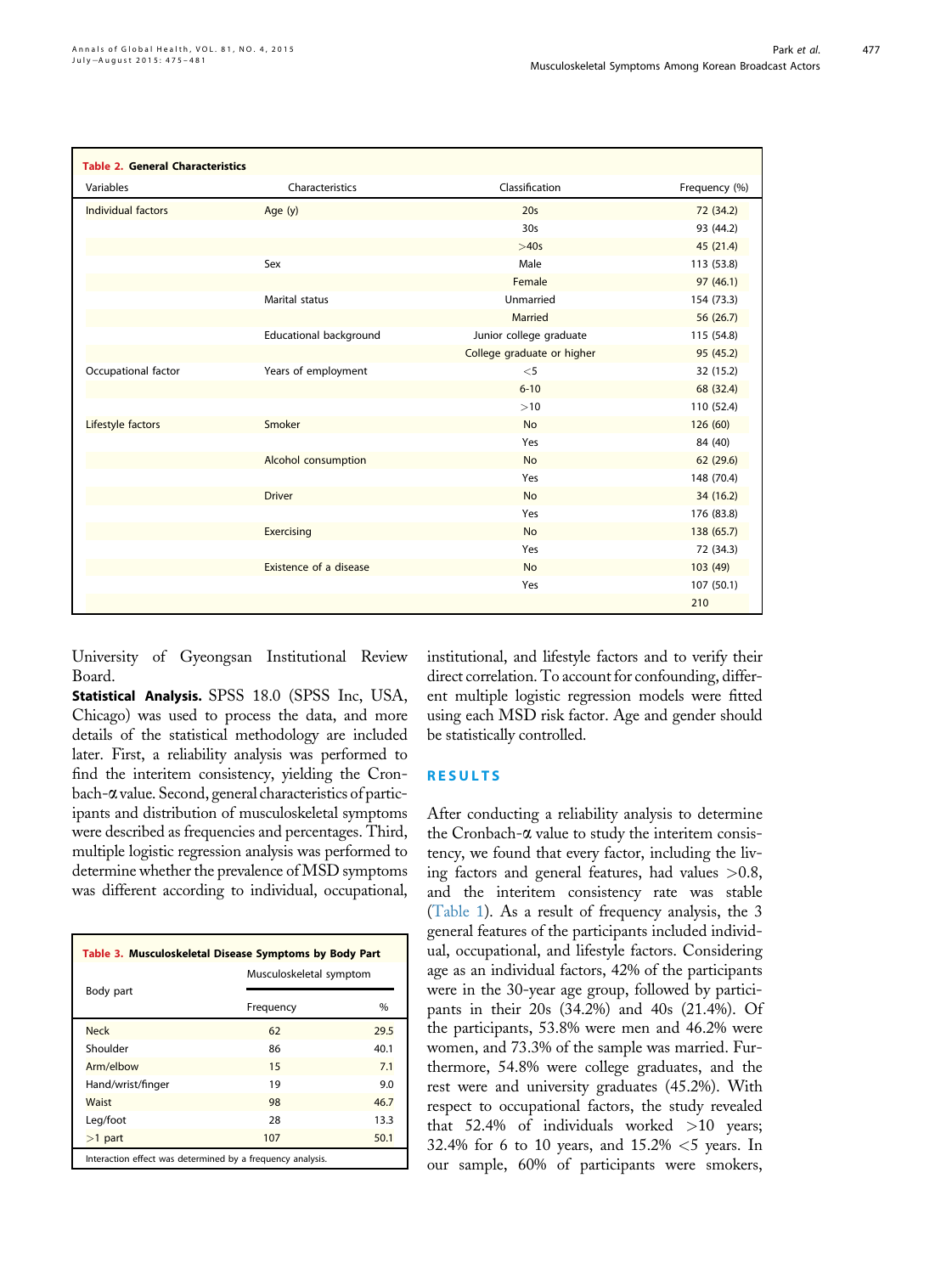478

| Table 4. Musculoskeletal Disease Symptoms by Site<br>Left side<br><b>Both sides</b><br>Right side |                                                            |      |           |      |           |      |  |  |  |  |
|---------------------------------------------------------------------------------------------------|------------------------------------------------------------|------|-----------|------|-----------|------|--|--|--|--|
| Body part                                                                                         |                                                            |      |           |      |           |      |  |  |  |  |
|                                                                                                   | Frequency                                                  | %    | Frequency | %    | Frequency | $\%$ |  |  |  |  |
| Shoulder                                                                                          | 22                                                         | 25.6 | 29        | 33.7 | 35        | 40.7 |  |  |  |  |
| Arm/elbow                                                                                         |                                                            | 20   |           | 46.7 |           | 33.3 |  |  |  |  |
| Hand/wrist/finger                                                                                 | $\overline{4}$                                             | 21   | 9         | 47.4 | 6         | 31.6 |  |  |  |  |
| Leg/foot                                                                                          |                                                            | 26.3 | 13        | 46.4 | 10        | 52.7 |  |  |  |  |
|                                                                                                   | Interaction effect was determined by a frequency analysis. |      |           |      |           |      |  |  |  |  |

70.4% consumed alcohol, 83.8% were drivers, 34.3% exercised, and 50.1% had a pre-existing disease [\(Table 2](#page-2-0)).

[Table 3](#page-2-0) shows the outcome of a frequency analysis of musculoskeletal symptoms by body part. Of the respondents, 107 (50.1%) said that they had musculoskeletal symptoms in at least 1 part of the body. Sixty two respondents (29.5%) reported neck pain, 86 (40.1%) shoulder pain, 15 (7.1%) pain in the arm/elbow, 19 (9%) pain in the hand/wrist/finger, 98 (46.7%) pain in the waist, and 28 people (13.3%) reported leg/foot symptoms. Musculoskeletal symptoms were found more frequently in the waist, shoulder, neck, leg/foot, hand/wrist/finger, and arm/elbow, respectively. Table 4 shows the outcome of frequency analysis of musculoskeletal pain location in greater detail; as a result, pain in the shoulder was reported in both sides (40.7%), the right side (33.7%), and the left side (25.6%). In the arm/elbow and hand/wrist/finger, symptoms were mostly found on the right side (46.7% and 47.4%, respectively). In the leg/foot, 52.7% of respondents had symptoms on both sides, 46.4% on the right side, and 26.3% on the left side.

Table 5 charts the frequency analysis of the duration of musculoskeletal symptoms by body part. In the sample population, 33.8% had neck pain, 36% shoulder pain, 33.3% pain in the arm/elbow, 47.4% in the hand/wrist/finger, 34.7% in the waist, and 39.3% in the leg/foot that was 1 to 7 days in duration. However, frequencies decreased for symptoms lasting >1 week.

[Table 6](#page-4-0) shows the degree of pain for musculoskeletal symptoms classified by body part. Severe pain was found in the shoulder (2.3%) and in the waist (5.1%), and mild and medium pain was found generally throughout the body.

[Table 7](#page-4-0) demonstrates how often musculoskeletal symptoms occurred over the course of 1 year. After analysis, the study revealed that the most common frequency was once in a couple of months (26%- 34% of respondents). However, 10.7% experienced pain in the leg/foot, 10.5% in the shoulder, hand/ wrist/finger, indicating the degree to which the symptoms are spread in general.

The study revealed a 1.921 times higher chance of having MSD in the neck. Women had a 2.021 times higher probability of having MSD in the shoulder, and individuals who consumed alcohol had a 2.175 times higher probability than nondrinkers. Finally, those with a pre-existing disease were 1.691 times more likely to experience musculoskeletal symptoms  $(P < 0.05)$ . Women had a 2.426 times higher risk than men for pain in the arm/elbow. Drivers had a 2.512 higher probability

| Table 5. Musculoskeletal Disease Pain Duration by Body Part |                |      |            |      |           |      |                |                     |                |     |
|-------------------------------------------------------------|----------------|------|------------|------|-----------|------|----------------|---------------------|----------------|-----|
|                                                             | Less than 1 d  |      | $1 d-1 wk$ |      | $1 w-1 m$ |      |                | $1-6$ mo<br>$>6$ mo |                |     |
| Body part                                                   | Frequency      | %    | Frequency  | $\%$ | Frequency | %    | Frequency      | %                   | Frequency      | %   |
| <b>Neck</b>                                                 | 16             | 25.8 | 21         | 33.8 | 13        | 21   | 8              | 13                  | $\overline{4}$ | 6.5 |
| Shoulder                                                    | 23             | 26.7 | 31         | 36   | 16        | 18.6 | 9              | 10.5                | 7              | 8.1 |
| Arm/elbow                                                   | $\overline{4}$ | 26.7 | 5          | 33.3 | 3         | 20.0 | $\overline{2}$ | 13.3                |                | 6.7 |
| Hand/wrist/finger                                           | 5              | 26.3 | 9          | 47.4 | 3         | 15.8 | 2              | 10.5                | 0              | 0   |
| <b>Waist</b>                                                | 24             | 24.5 | 34         | 34.7 | 20        | 20.4 | 15             | 15.3                | 5              | 5.1 |
| Leg/foot                                                    | 8              | 28.6 | 11         | 39.3 | 5         | 17.9 | $\overline{2}$ | 7.1                 | $\overline{2}$ | 7.1 |
| Interaction effect was determined by a frequency analysis.  |                |      |            |      |           |      |                |                     |                |     |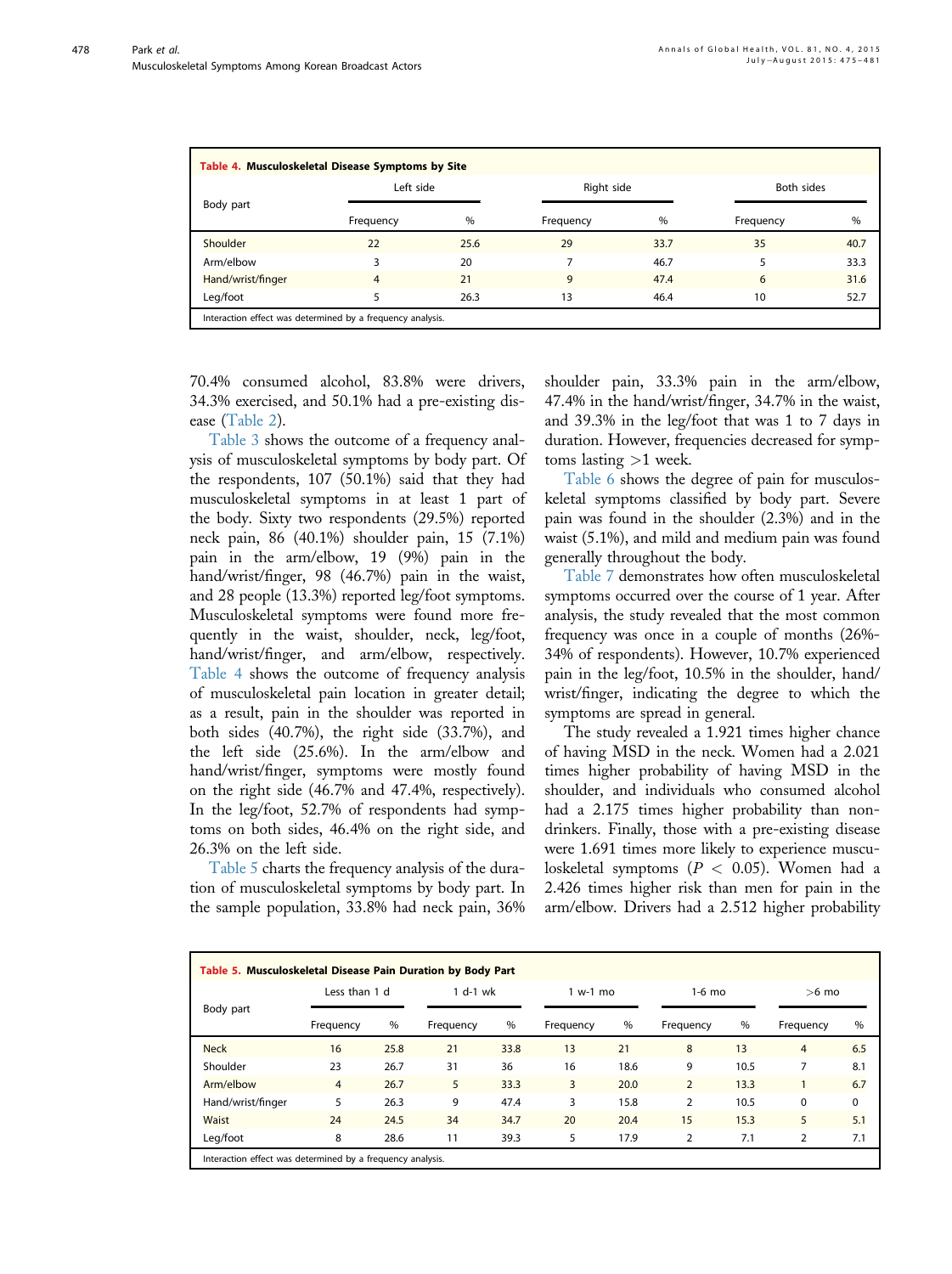479

<span id="page-4-0"></span>

|                   | Mild      |      | Moderate  |      |                | Severe<br>Very severe |               |             |
|-------------------|-----------|------|-----------|------|----------------|-----------------------|---------------|-------------|
| Body part         | Frequency | $\%$ | Frequency | %    | Frequency      | %                     | Frequency     | %           |
| <b>Neck</b>       | 31        | 50   | 29        | 46.8 | $\overline{2}$ | 3.2                   | $\Omega$      | $\mathbf 0$ |
| Shoulder          | 45        | 52.3 | 32        | 37.2 | 7              | 8.1                   | $\mathcal{P}$ | 2.3         |
| Arm/elbow         | 10        | 66.7 | 5         | 33.3 | $\Omega$       | $\mathbf{0}$          | $\Omega$      | $\mathbf 0$ |
| Hand/wrist/finger | 10        | 52.6 | 6         | 31.6 | 3              | 15.8                  | $\Omega$      | 0           |
| <b>Waist</b>      | 57        | 58.2 | 30        | 30.6 | 6              | 6.1                   | 5             | 5.1         |
| Leg/foot          | 16        | 57.1 | 10        | 35.7 | 2              | 7.1                   | $\Omega$      | 0           |

of musculoskeletal pain than nondrivers, and those with a pre-existing disease were 1.264 times more likely to have musculoskeletal symptoms ( $P <$ 0.05). Women were 1.542 times more likely than men, and those with a pre-existing disease were 2.249 times more likely to have musculoskeletal symptoms in the hand/wrist/finger  $(P < 0.05)$ . Individuals with a pre-existing disease were 2.263 times more likely to have musculoskeletal symptoms in the waist ( $P < 0.05$ ). Regarding pain in the leg/ foot, women were at a 1.717 times higher risk than men. Also, those with >10 years of work experience were 1.605 times more likely to have musculoskeletal symptoms, whereas smokers were 1.243 times more likely to have a musculoskeletal symptoms in the leg/foot ( $P < 0.05$ ; [Table 8](#page-5-0)).

## DISCUSSION AND CONCLUSION

MSDs are functional disabilities in the musculoskeletal area that occur when continuous damage to the muscles or tissues sustained by performing a repetitive task. This disease is usually found in the waist, shoulder, neck, arm, and wrist. MSD is also referred to as cumulative trauma disorder, repetitive strain injury, occupational overuse syndrome, visual

display terminal, etc, depending on the country. The condition is now commonly referred to as work-related musculoskeletal disorder.<sup>[9,10](#page-6-0)</sup> When employees experience MSD in the waist, arm, or leg because of repetition of the same motion using force, maintaining poor posture, working under vibration, or performing any activities that may harm the body, it is considered an occupational disease.

Currently, MSD is becoming a significant problem for industrial safety because the rate of disease is rapidly increasing. Such diseases are a controversial issue between labor and management in manufacturing industries, such as automobile, shipping, and heavy industry.

MSD has spread throughout all industries, including hospitals, hotels, distribution, and office jobs.<sup>[6,11-13](#page-6-0)</sup> However, to our knowledge, no studies of MSD in broadcast actors had been conducted, despite this group being highly likely to suffer from musculoskeletal pain due to their unsteady environment. Therefore, this study investigated the interrelationship of MSD for this population. As a result, MSD in the waist was found to be the most common, followed by shoulder, neck, leg/foot, hand/waist/finger, and arm/elbow, in that

| Table 7. Frequency of Musculoskeletal Disease Symptoms by Body Part Over the Past Year |                                                            |      |                 |      |             |      |                |       |                |      |
|----------------------------------------------------------------------------------------|------------------------------------------------------------|------|-----------------|------|-------------|------|----------------|-------|----------------|------|
|                                                                                        | 1 time/6 mo                                                |      | 1 time/2-3 $mo$ |      | 1 time/1 mo |      | 1 time/1 wk    | Daily |                |      |
| Body part                                                                              | Frequency                                                  | %    | Frequency       | $\%$ | Frequency   | $\%$ | Frequency      | $\%$  | Frequency      | %    |
| <b>Neck</b>                                                                            | 13                                                         | 21   | 21              | 33.9 | 13          | 21   | 11             | 17.7  | $\overline{4}$ | 6.5  |
| Shoulder                                                                               | 15                                                         | 17.4 | 27              | 31.4 | 20          | 23.3 | 15             | 17.4  | 9              | 10.5 |
| Arm/elbow                                                                              | 3                                                          | 20   | 5               | 33.3 | 3           | 20   | 3              | 20    |                | 6.7  |
| Hand/wrist/finger                                                                      | 4                                                          | 21.1 | 5               | 26.3 | 5           | 26.3 | 3              | 15.8  | 2              | 10.5 |
| <b>Waist</b>                                                                           | 14                                                         | 14.3 | 32              | 32.7 | 35          | 35.7 | 13             | 13.3  | $\overline{4}$ | 4.1  |
| Leg/foot                                                                               | 6                                                          | 10   | 27              | 35.7 | 7           | 25   | $\overline{2}$ | 7.1   | 3              | 10.7 |
|                                                                                        | Interaction effect was determined by a frequency analysis. |      |                 |      |             |      |                |       |                |      |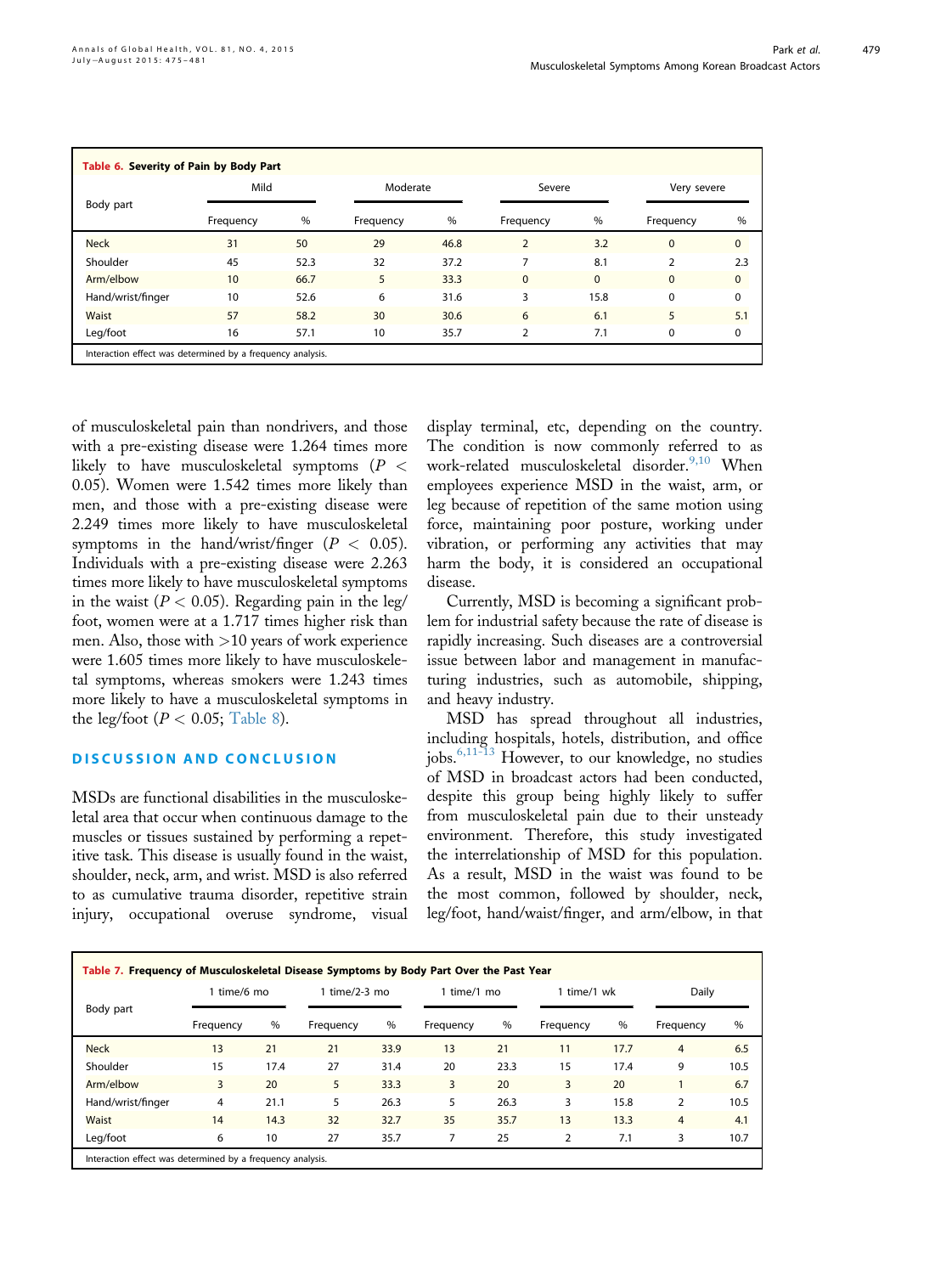<span id="page-5-0"></span>

| Table 8. Factors Affecting Prevalence Rate of Musculoskeletal Disease |                   |                                         |           |                              |          |              |                   |             |           |
|-----------------------------------------------------------------------|-------------------|-----------------------------------------|-----------|------------------------------|----------|--------------|-------------------|-------------|-----------|
|                                                                       |                   |                                         |           |                              |          |              | OR (95% CI)       |             |           |
| Site                                                                  | Variables         | Characteristics                         |           | Classification Frequency (%) | B        | OR.          | LB.               | UB          | $P$ value |
| <b>Neck</b>                                                           | Lifestyle factor  | Pre-existing disease                    | <b>No</b> | 21(33.9)                     |          | $\mathbf{1}$ |                   |             | 0.002     |
|                                                                       |                   |                                         | Yes       | 41 (66.1)                    | 0.702    | 1.921        | 1.298             | 3.466       |           |
| Shoulder                                                              | Individual factor | Gender                                  | Male      | 34 (54.8)                    |          | $\mathbf{1}$ |                   |             | 0.004     |
|                                                                       |                   |                                         | Female    | 28 (45.2)                    | 0.725    | 2.021        |                   | 1.363 2.362 |           |
|                                                                       | Lifestyle factor  | Alcohol consumption                     | No        | 23(26.7)                     |          | $\mathbf{1}$ |                   |             | 0.014     |
|                                                                       |                   |                                         | Yes       | 63 (73.3)                    | 0.777    | 2.175        | 1.173 4.034       |             |           |
|                                                                       |                   | Pre-existing disease                    | <b>No</b> | 31(36)                       |          | $\mathbf{1}$ |                   |             | 0.016     |
|                                                                       |                   |                                         | Yes       | 55 (64)                      | 0.525    | 1.691        |                   | 1.112 2.595 |           |
| Arm/elbow                                                             | Individual factor | Sex                                     | Male      | 10(66.7)                     |          | $\mathbf{1}$ |                   |             | 0.039     |
|                                                                       |                   |                                         | Female    | 5(33.3)                      | 0.898    | 2.426        | 1.022 5.158       |             |           |
|                                                                       | Lifestyle factor  | <b>Driving</b>                          | <b>No</b> | 4(26.7)                      |          | $\mathbf{1}$ |                   |             | 0.050     |
|                                                                       |                   |                                         | Yes       | 6(73.3)                      | 0.949    |              | 2.512 0.922 6.416 |             |           |
|                                                                       |                   | Preexisting disease                     | <b>No</b> | 6(40)                        |          | $\mathbf{1}$ |                   |             | 0.002     |
|                                                                       |                   |                                         | Yes       | 9(60)                        | 1.264    | 3.142        | 1.411 6.729       |             |           |
| Hand/wrist/finger                                                     | Individual factor | Sex                                     | Male      | 12(63.2)                     |          | $\mathbf{1}$ |                   |             |           |
|                                                                       |                   |                                         | Female    | 7(36.8)                      | 0.453    |              | 1.542 0.620       | 2.422       | 0.030     |
|                                                                       | Lifestyle factor  | Lifestyle                               | <b>No</b> | 5(26.3)                      |          | $\mathbf{1}$ |                   |             |           |
|                                                                       |                   |                                         | Yes       | 14 (73.7)                    | 0.783    | 2.249        | 1.255             | 3.892       | 0.020     |
| <b>Waist</b>                                                          | Lifestyle factor  | Preexisting disease                     | <b>No</b> | 21(21.4)                     |          | $\mathbf{1}$ |                   |             |           |
|                                                                       |                   |                                         | Yes       | 77 (78.6)                    | 0.821    | 2.263        | 1.291             | 3.463       | 0.030     |
| Leg/foot                                                              | Individual factor | Sex                                     | Male      | 17(11.4)                     |          | $\mathbf{1}$ |                   |             |           |
|                                                                       |                   |                                         | Female    | 25 (24.3)                    | 0.546    | 1.717        | 0.413             | 3.110       | 0.034     |
|                                                                       |                   | Occupational factor Years of employment | $<$ 5     | 4(14.3)                      |          | $\mathbf{1}$ |                   |             | 0.050     |
|                                                                       |                   |                                         | $6 - 10$  | 8(28.6)                      | 0.362    | 1.436        | 0.274             | 2.625       | 0.040     |
|                                                                       |                   |                                         | >10       | 16(57.1)                     | $-0.503$ | 1.605        | 0.219             | 1.224       | 0.022     |
|                                                                       | Lifestyle factor  | Smoking                                 | No        | 10(35.7)                     |          | 1            |                   |             |           |
|                                                                       |                   |                                         | Yes       | 18 (64.3)                    | $-0.284$ | 1.243        | 0.451             | 1.413       | 0.027     |
|                                                                       |                   | Pre-existing disease                    | No        | 8(28.6)                      |          | 1            |                   |             | 0.803     |
|                                                                       |                   |                                         | Yes       | 20(71.4)                     |          | 1            |                   |             |           |

order. One study<sup>[14](#page-6-0)</sup> found that hairstylists reported pain in the shoulder (61%), waist (53.2%), leg/lap (36.7%), and foot/ankle (34.8%). Members of an orchestra complained of pain in the shoulder (59.6%), neck (43.6%), waist (48.1%), wrist  $(24.4\%)$ , and arm/elbow  $(23.1\%)$ .<sup>[15](#page-6-0)</sup> Such variation is found among occupations because different occupations require the use of different body positions and have different circumstances and working hours. Therefore, pain is felt in different parts of the body. In particular, because broadcast actors are more likely to repetitively perform physical activities like sitting, standing, and moving, they have a greater frequency of pain in the waist and shoulder. A comparison of the duration of pain by body part indicated that 33.8% of the respondents felt pain in the neck, 36% in the shoulder, 33.3% in the arm/ elbow, 47.4% in the hand/wrist/finger, 34.7% in

the waist, and 39.3% in the leg/foot lasting between 1 and 7 days.

After studying MSDs with respect to individual factors to determine significant differences between musculoskeletal symptoms around the neck, a study found that women are 2.426 times more likely to have pain in the arm/elbow than men, whereas drivers are 2.512 times more likely to experience MSD than nondrivers. Previous research<sup>[16](#page-6-0)</sup> revealed that MSD in the arm/elbow usually appeared as a pain around the elbow, weakening of the muscles, and limitation of movement.

Although people who consistently exercise have been reported to have a lower prevalence rate of MSD compared with those who do not exercise, this study found that they are more likely to have a greater chance of developing an MSD. Women are 1.542 times more likely to have an MSD in